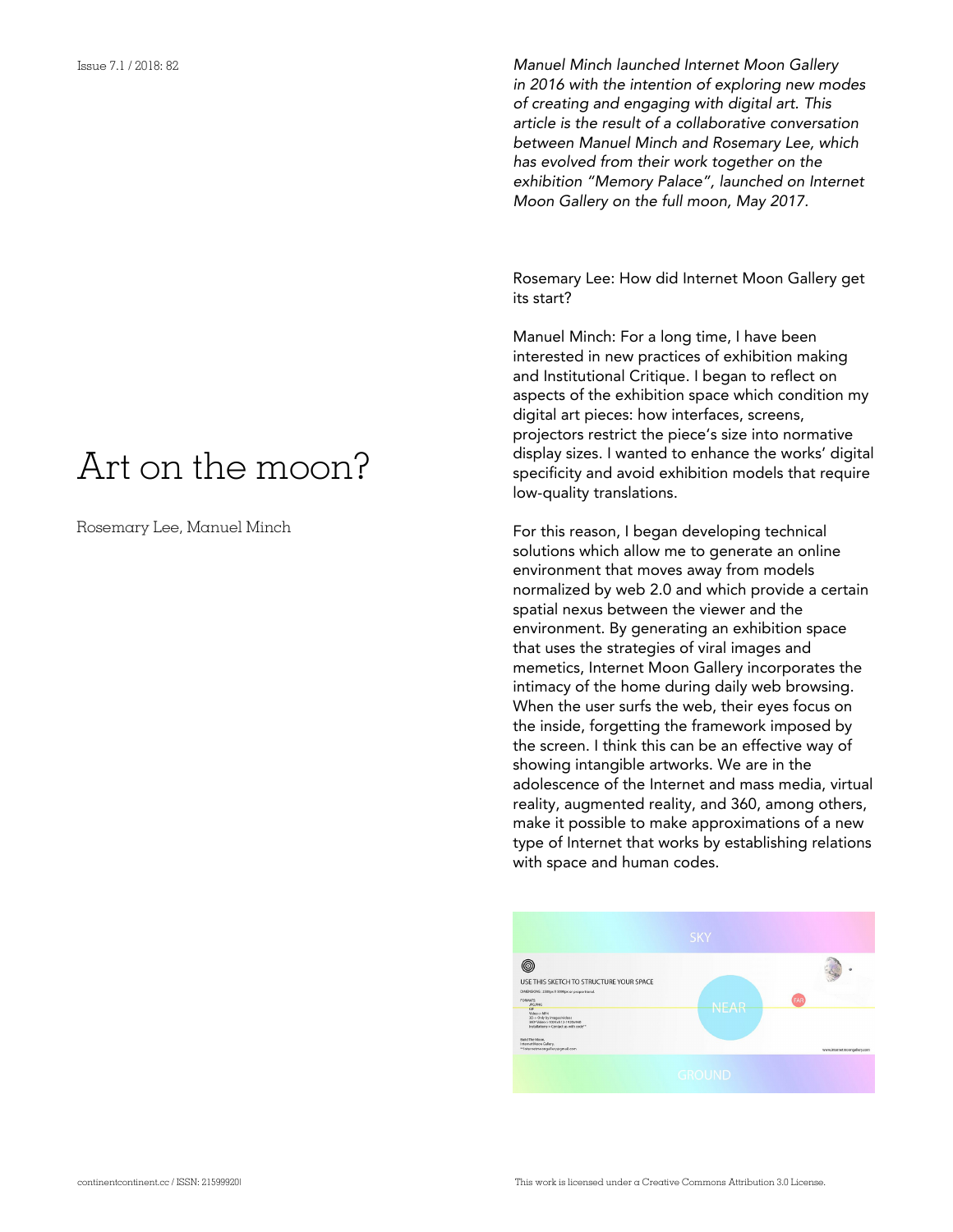Currently, the whole project tries to adapt to the suggestions and the needs of the artists involved. They are the fundamental part of the project because their work is to rethink the entire gallery through their exhibitions.

RL: The way you coordinate the shows with the phases of the moon makes a connection between digital and physical site-specificity. Can you explain a bit about how you work with these themes?

MM: The moon and the exploration of the outer space has been called into question, as the only way to verify the truth of the facts- like man landing on the moon- is through representation. Since we can't all travel to the moon ourselves, we must rely on representations to understand space exploration. This fact seemed to me quite interesting, so I generated an audiovisual history that placed the gallery in this context. Through this system of appropriation similar to the works of Joan Fontcuberta, I established a nexus between this type of physicality only accessible through the immateriality and specificity of the digital medium. I love that the gallery serves as conceptual infrastructure to facilitate a collaborative construction environment in which the entire lunar territory is composed of proposals of the exhibited artists.



[Link to video](https://www.youtube.com/watch?v=7OCrJsOqUrE) MO.Fi router installation. 2:21. (April 30th, 2016)

The Moon has always seemed to me a very interesting space for creation in a society that works with the productive rhythms implanted by capitalism and the artificial system imposed by the clock. This natural rhythm became a ritualistic aspect of making exhibitions with each lunar cycle. The moon can be thought of as a space of creation where one can imagine possible contexts, different experimental proposals and grant physical relations to intangible contexts. On the other hand, the offline look at the Moon is an indicator of the exhibitions calendar, so the lunar phase serves as an interface to know the current state of each exhibition.



Exhibitions calendar, 2017.

RL: By creating your own digital platform from the ground up, rather than fitting something into existing frameworks, you have been able to establish an individual way of presenting net-based works. Can you explain a bit about your thought process in developing Internet Moon Gallery?

MM: The currently popular infinite scroll stores too much information on the same narrative and this establishes a monotonous navigation with the user. Images and posts all exist in the same surroundings of fixed template structures, they work as cells that you can fill with images, videos or text. As a creator, you can not place content outside the preestablished frame. In this context, I am interested in a type of exhibition environment that is completely blank for each exhibition. The horizontality and the relationships established by 360 degrees view are directly identified with the physical space and how we move our gaze through it.

Every full moon night a new exhibition opens on the Internet Moon Gallery, which involves working online with other artists in the creation of sitespecific environments. I like to work hand-in-hand with artists, establish feedback relationships, understand their concerns and generate unique exhibitions only accessible through the net.